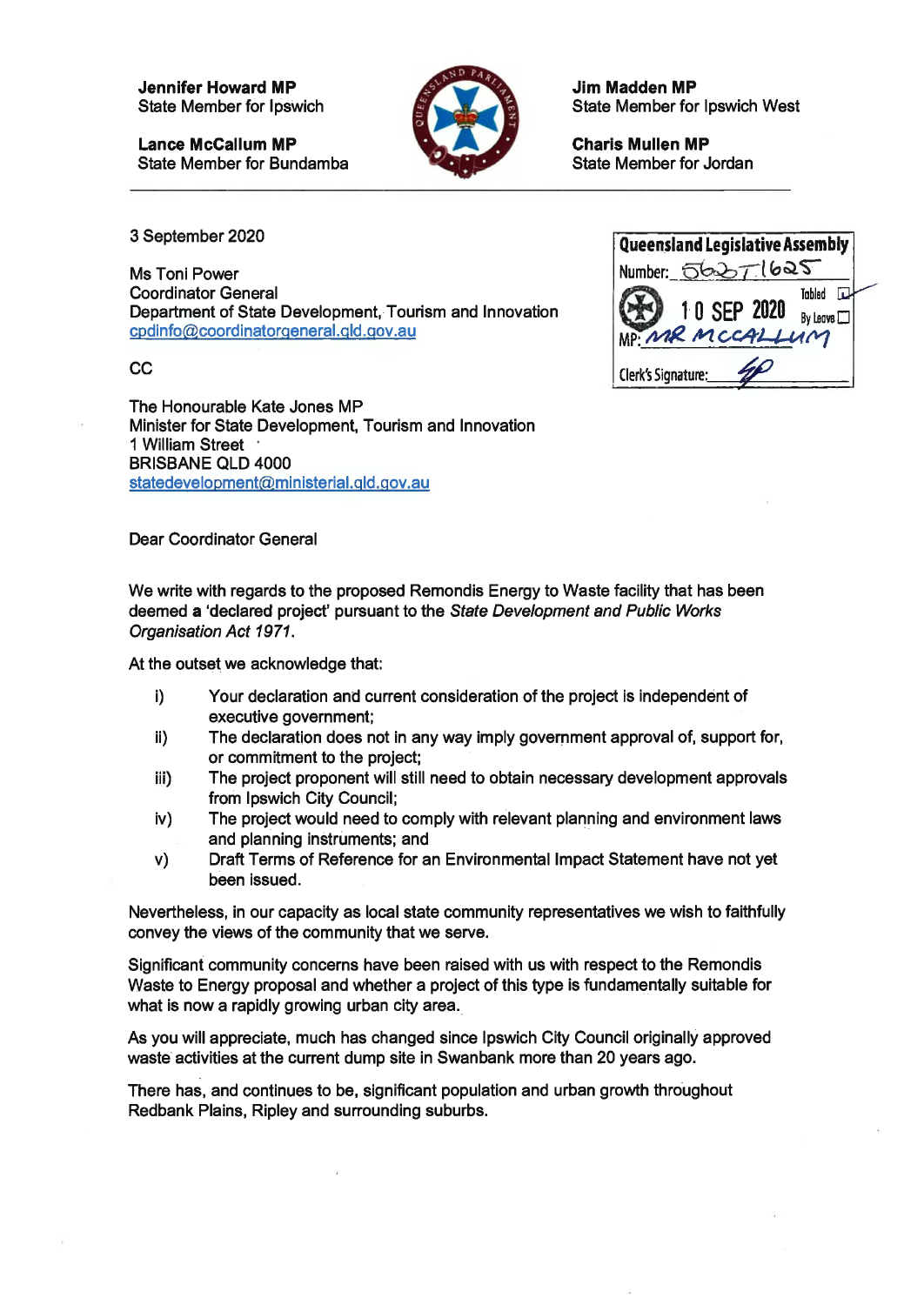Consequently, residents and families are living in closer proximity than ever before to waste industry activities and there is frequent and constant community feedback to our offices around issues such as corporate behaviour, odour, dust suppression and trucking.

With respect to the Remondis project specifically, community feedback to date has been exclusively negative.

Issues raised include, but are not limited to:

- Air pollution and resultant health impacts
- $\bullet$ Encouraging greater waste over reuse and recycling
- Impacts on the natural environment  $\bullet$
- Resultant impacts from increased trucking of waste to the site

We are of the view that the current proposed project is inappropriate to be located in the middle of a high growth urban area that has already seen large population growth and development.

such as: We believe there are more viable alternatives that could be explored with the proponent,

- A state-of-the-art recycling facility at the current site in Swanbank, which would  $\bullet$ deliver more jobs locally, is a higher order use under the Queensland Waste Strategy and has greater community support; or
- Relocating the project to a more suitable location away from a fast growing, highly  $\bullet$ populated urban area.

We note a coordinated project declaration does not exempt the project proponent from the need to obtain necessary development approvals from Ipswich City Council.

We also note Section 27(1 )(b) of *the State Development and Public Works Organisation Act 1971* (the Act) which requires that relevant planning schemes or policy frameworks of a local government, the State or the Commonwealth must be taken into account in any decision to declare a project a coordinated project.

You will be aware that locally in Ipswich, the State Government issued an emergency Temporary Local Planning Instrument to allow time for Ipswich City Council to update its planning scheme, which is currently underway and is not yet finalised.

Therefore, we are also of the view that no proper assessment can be made until council has finalised its updated planning scheme.

Having reviewed the Initial Advice Statement that is available on your website, we would like to draw your attention to the fact that:

- i) The document is dated April 2020, yet the project timetable<sup>1</sup> lists 'Coordinated project and DES approvals' to occur in 2018-19 and 'Detailed Design and Approvals' to occur in 2019-20.
- ii) Appendix B is missing entirely.

These are two obvious and basic errors that undermine the confidence and credibility the Initial Advice Statement document.

 $<sup>1</sup>$  Table 1, p19.</sup>